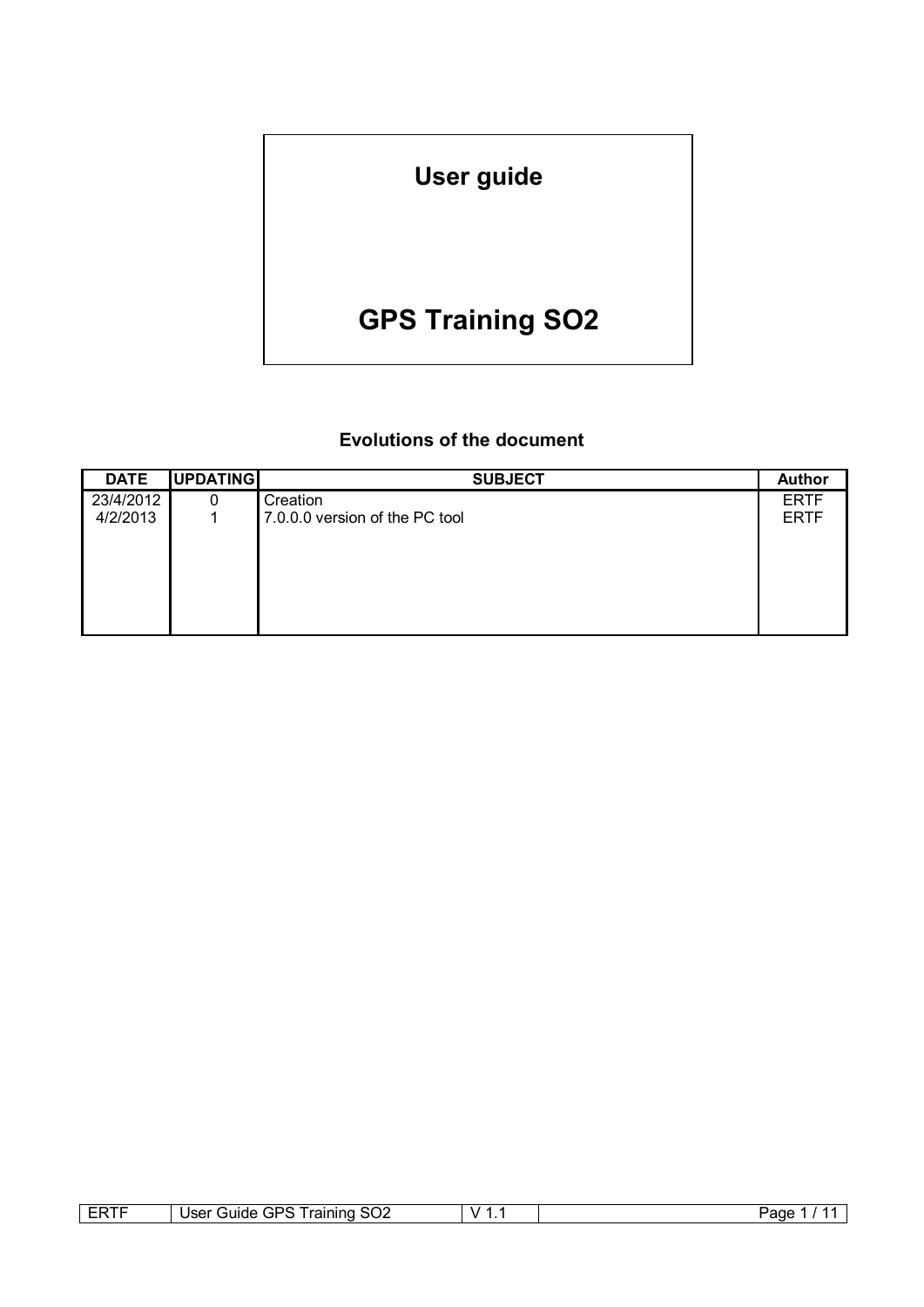# **SUMMARY**

| 1.                       | <b>GENERAL PRINCIPLE</b>                                                                                                                                                                                                                                                           | 3                                                     |
|--------------------------|------------------------------------------------------------------------------------------------------------------------------------------------------------------------------------------------------------------------------------------------------------------------------------|-------------------------------------------------------|
| 2.                       | <b>INSTALLATION</b>                                                                                                                                                                                                                                                                | 3                                                     |
| 2.1<br>2.2<br>2.4        | <b>PREREQUISITES</b><br><b>ERTF SOFTWARE INSTALLATION</b><br>2.3 INSTALLATION OF THE ADAPTER USB/RS232<br><b>FIRST START</b>                                                                                                                                                       | ვევე                                                  |
| 3. USE                   |                                                                                                                                                                                                                                                                                    | 4                                                     |
| 3.1                      | SOFTWARE STAR                                                                                                                                                                                                                                                                      | 4                                                     |
|                          | 4. RACE CREATION                                                                                                                                                                                                                                                                   | 5                                                     |
| 4.1<br>4.2<br>4.3        | RACE CREATION OUT OF NOTHING<br><b>CSV FILE IMPORT</b><br>EDIT A RACE<br>4.3.1<br>Description of the screen                                                                                                                                                                        | 5<br>5<br>$\epsilon$<br>$\epsilon$                    |
| 5.                       | OTHER OPTIONS FROM THE FILE MENU                                                                                                                                                                                                                                                   | 6                                                     |
| 5.1<br>5.2<br>5.3        | <b>SELECT A RACE</b><br>SAVE AS<br><b>SERIAL PORT</b>                                                                                                                                                                                                                              | 6<br>$\frac{7}{7}$                                    |
| 6.                       | <b>COMMUNICATION MENU</b>                                                                                                                                                                                                                                                          | 7                                                     |
| 6.1<br>6.2<br>6.3<br>6.4 | <b>PRINCIPLE</b><br><b>SCREEN DESCRIPTION</b><br>6.2.1<br>Windows<br><b>DIALOG PAGE</b><br><b>FUNCTIONS</b><br>6.4.1 Unit reconnaissance<br>Erase<br>6.4.2<br>Read memory<br>6.4.3<br>6.4.4<br>Ways and parameters                                                                 | 7<br>$\overline{1}$<br>$\epsilon$<br>8880<br>S<br>S   |
| 7.                       | <b>FILES STRUCTURE</b>                                                                                                                                                                                                                                                             | 9                                                     |
| 7.1<br>7.2               | <b>TIMING FILE</b><br>7.1.1<br>Description<br>JRNX_2012-03-13_09-38-34_SO2_----_ 6055<br>7.1.2<br>Example CHK OK<br>7.1.3<br>Example CHK NOK<br>7.1.4<br><b>Details</b><br><b>TRACKING FILE</b><br>7.2.1<br><b>Description</b><br>7.2.2<br>File name structure<br>7.2.3<br>Example | 9<br>S<br>S<br>10<br>10<br>11<br>11<br>11<br>11<br>11 |

| ERTF | <b>Training SO2</b><br>User C<br>Guide GPS | v<br>. . | Page |
|------|--------------------------------------------|----------|------|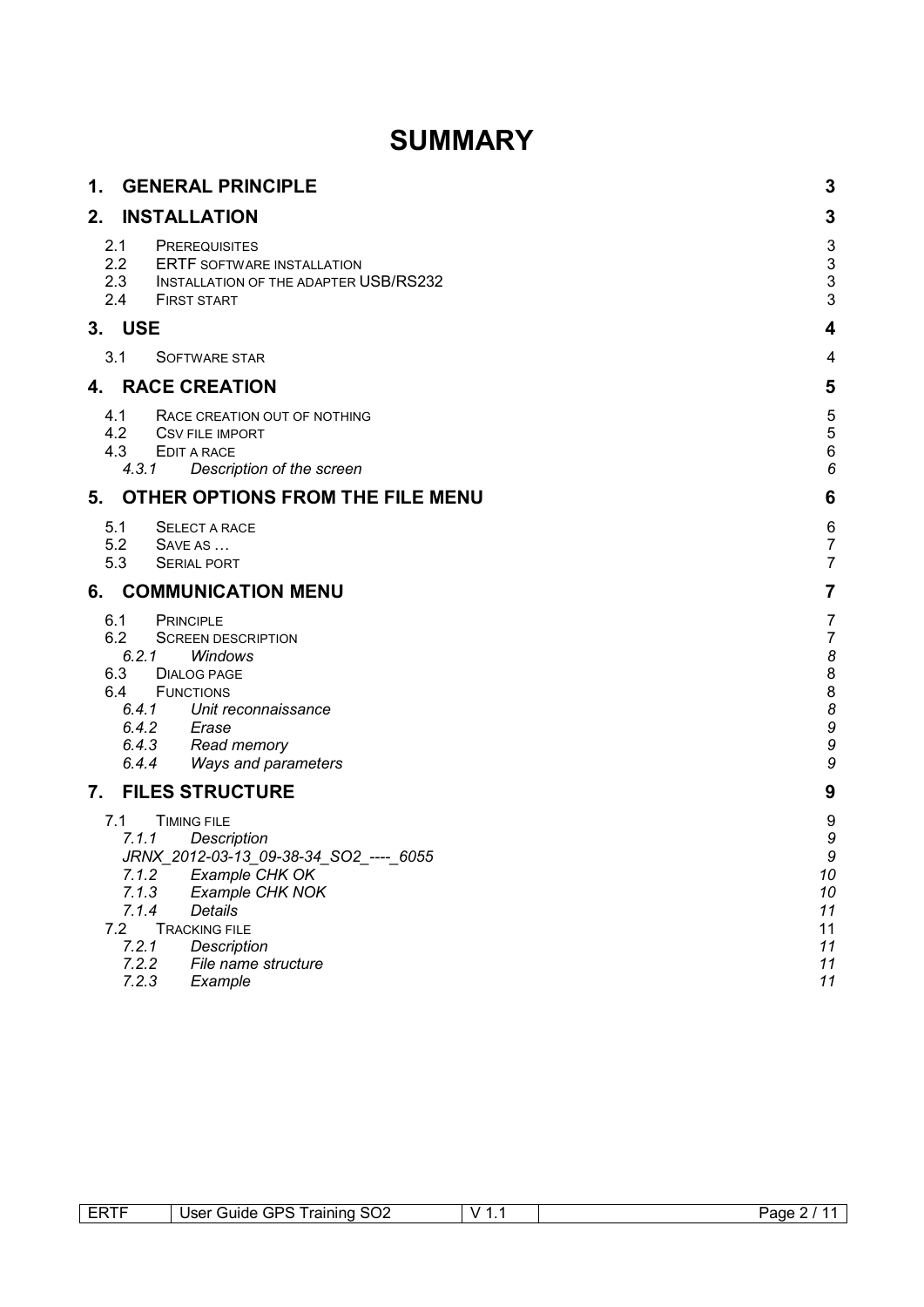## **1. GENERAL PRINCIPLE**

The GPS Training SO2 software is a simplified version of the ERTF Rally Raid software which was used during several years in competition.

The software was simplified to allow a very easy use. It is made for someone who wants to make training for Rally Raid competition with a strong GPS easy to use.

Other versions exist: GPS Raid ORG for the organizer and GPS Raid SO1 for the raid without competition training.

The software GPS Training SO2 allows:

- The import of a race
- The download of a race prepared on PC
- The unloading of tracks and the timing log
- The management of timing
- The trip functions (odometer) with possibility of automatic adjustment at each Waypoint
- The management of speed control
- The use of masked waypoints
- The management of visibility radius
- The management of validation radius

# **2. INSTALLATION**

#### **2.1 Prerequisites**

The PC tool works on Windows XP, Vista, 7, in 32 or 64 bits.

#### **2.2 ERTF software installation**

From the CD delivered, copy the directory GPS\_Raid on the computer. No particular installation is required. The GPS Raid directory can be renamed and placed anywhere in the computer.

#### **2.3 Installation of the adapter USB/RS232**

Once the software is installed, you have to install the drivers Windows for the connection USB/series. It is standard equipment form market, install the CD-ROM delivered with the adapter. Update the drivers if necessary (via internet).

#### **2.4 First start**

Once the software is installed, during the first start, it will ask a name which will be written in the log title, this name is used only for that.

If the software indicates that there is no connection on the port COM1, it is normal; you do not have yet assigned the port COM to be used to connect the GPS to the PC.

| ⊢∺<br>. I F<br><u>.</u> | סרי<br>raining<br>Jser<br>ೆ SO∠<br>′ uide۔<br>いどこ | v<br>. . | 'ane<br>.<br>. . |
|-------------------------|---------------------------------------------------|----------|------------------|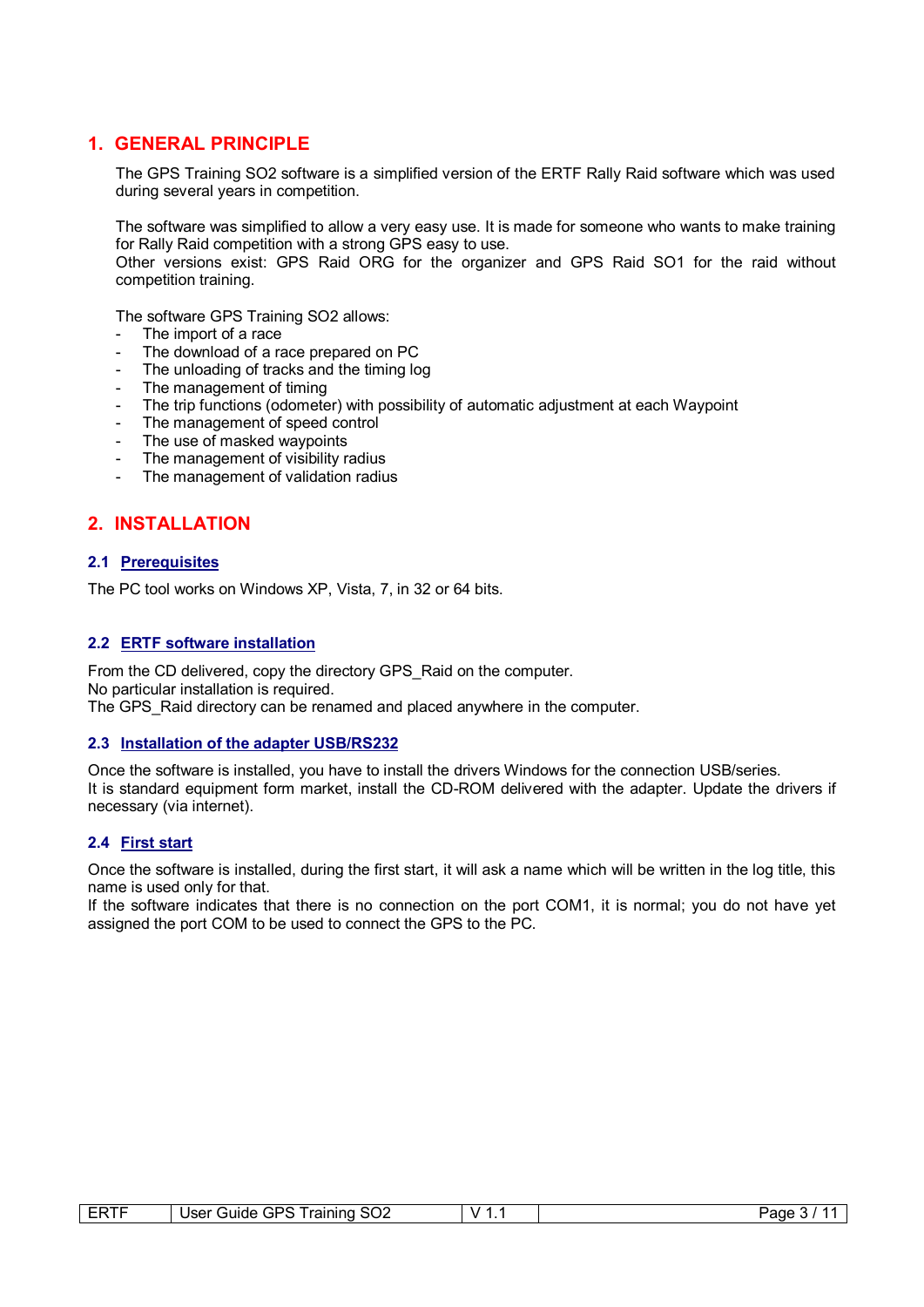# **3. USE**

### **3.1 Software star**

Start the file GPS\_Raid.exe (or the shortcut created especially).



The tab File allows reaching the under-menus:

- New race
- Select a race
- Import a CSV file
- Save as
- Serial port
- Quit

The tab Edition allows modifying a race, it is ineffective while any race has been selected.

The tab Communication allows entering in communication by radio or by cable with the GPS Unik 1.

| --<br>ЕĦ | $\sim$<br>GPS.<br>raining<br>suide<br>Jser<br>` ວ∪∠ ' | . .<br>. . | Page<br>$\overline{\phantom{a}}$ |
|----------|-------------------------------------------------------|------------|----------------------------------|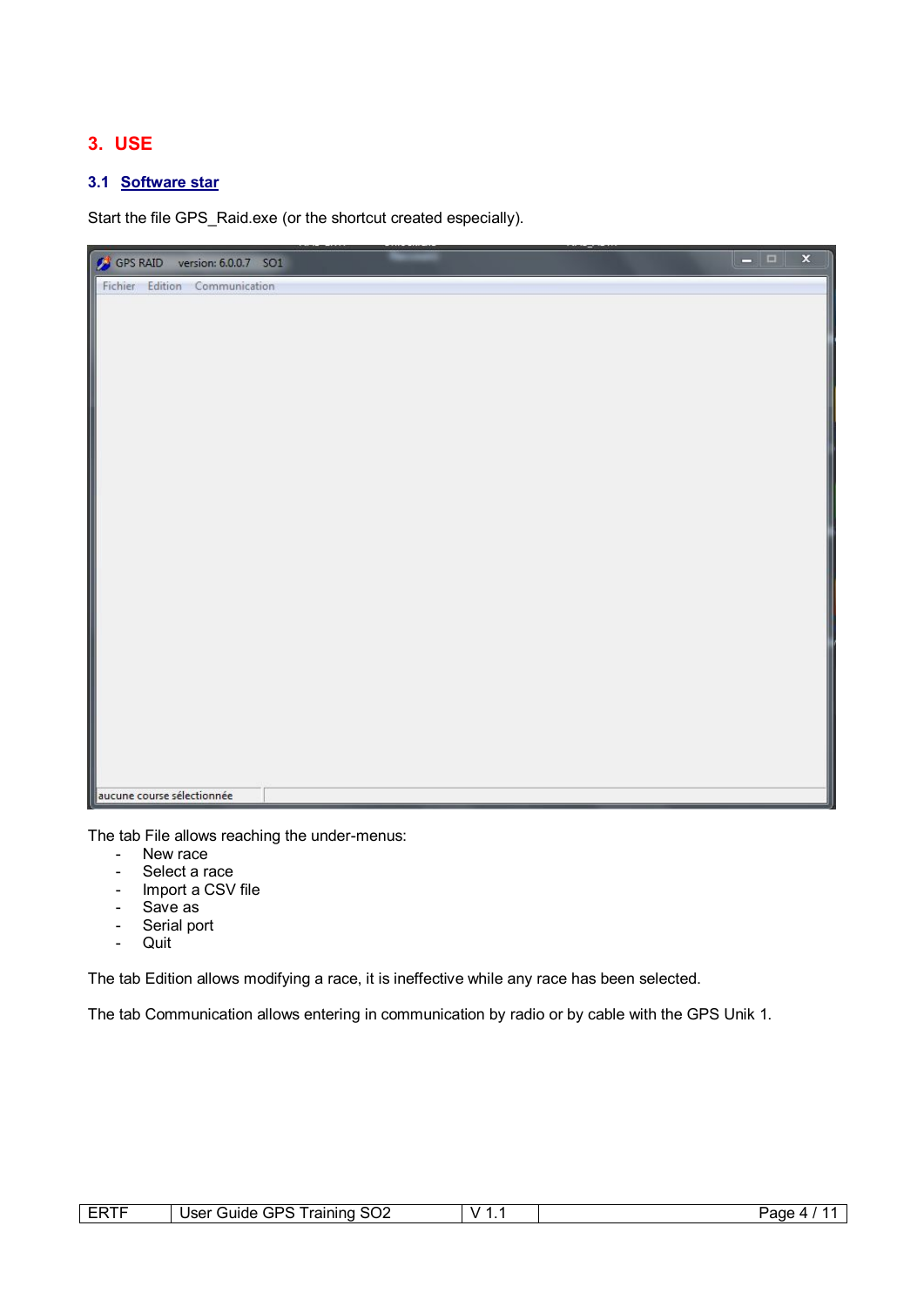# **4. RACE CREATION**

#### **4.1 Race creation out of nothing**

From the tab file, click on new race. A window opens, race name is asked, example TEST01, validate. The race is created and you can access to the editing menu.

An under-directory has been created: c:\ERTF\GPS\_Raid\TEST01. It is the directory which is suggested for the track and GPS logs unloading.

A file TEST01.mdb is created in this directory. It is the data base where the race is stocked (to delete a race, just delete this file). You can rename the file.

#### **4.2 Csv file import**

You can complete a race directly in the editing menu but it is also possible to import a csv file resulting from the reconnaissance for example.

An imported file comes in form:

WPT1;Latitude;N/S;Longitude;E/W;odometer WPT2;Latitude;N/S;Longitude;E/W;odometer WPT3;Latitude;N/S;Longitude;E/W;odometer WPT4;Latitude;N/S;Longitude;E/W;odometer …

- E1K0;47x44,427;N;3x24,363;W;1 DZ0;47x44,347;N;3x24,514;W;1 FZ1;47x44,319;N;3x25,140;W;100 K2;47x44,145;N;3x25,127;W;200 DZ2;47x43,967;N;3x25,272;W;250 DZ2a;47x43,948;N;3x25,668;W;3000 FZ3;47x43,944;N;3x25,856;W;3200 K3;47x44,186;N;3x25,939;W;4500 DSS1;47x44,384;N;3x25,634;W;1 K1;47x45,446;N;3x25,267;W;1125 K3;47x46,512;N;3x25,022;W;3476 K5;47x46,148;N;3x24,370;W;5674 K21;47x45,718;N;3x23,773;W;21290
	- Keep the syntax correctly
	- NAME by 5 prints maximum:
	- Longitude in the form of degrees x minutes x thousandths (without space)
	- Odometer is stated in meters

Once race creates, from the tab file, do import, select the csv file to import and click on OK. A warning message notices that base will be erased, which is normal. Answer yes.

ADVERTISING: the old data has been changed by the new ones; if you want to keep the old data, do not forget to save them.

| ----<br>⊢⊷<br>. . | SO <sub>2</sub><br>GPS<br>™raining<br><b>Jser</b><br>Guide | v | Page<br><b>1</b><br>ີ |
|-------------------|------------------------------------------------------------|---|-----------------------|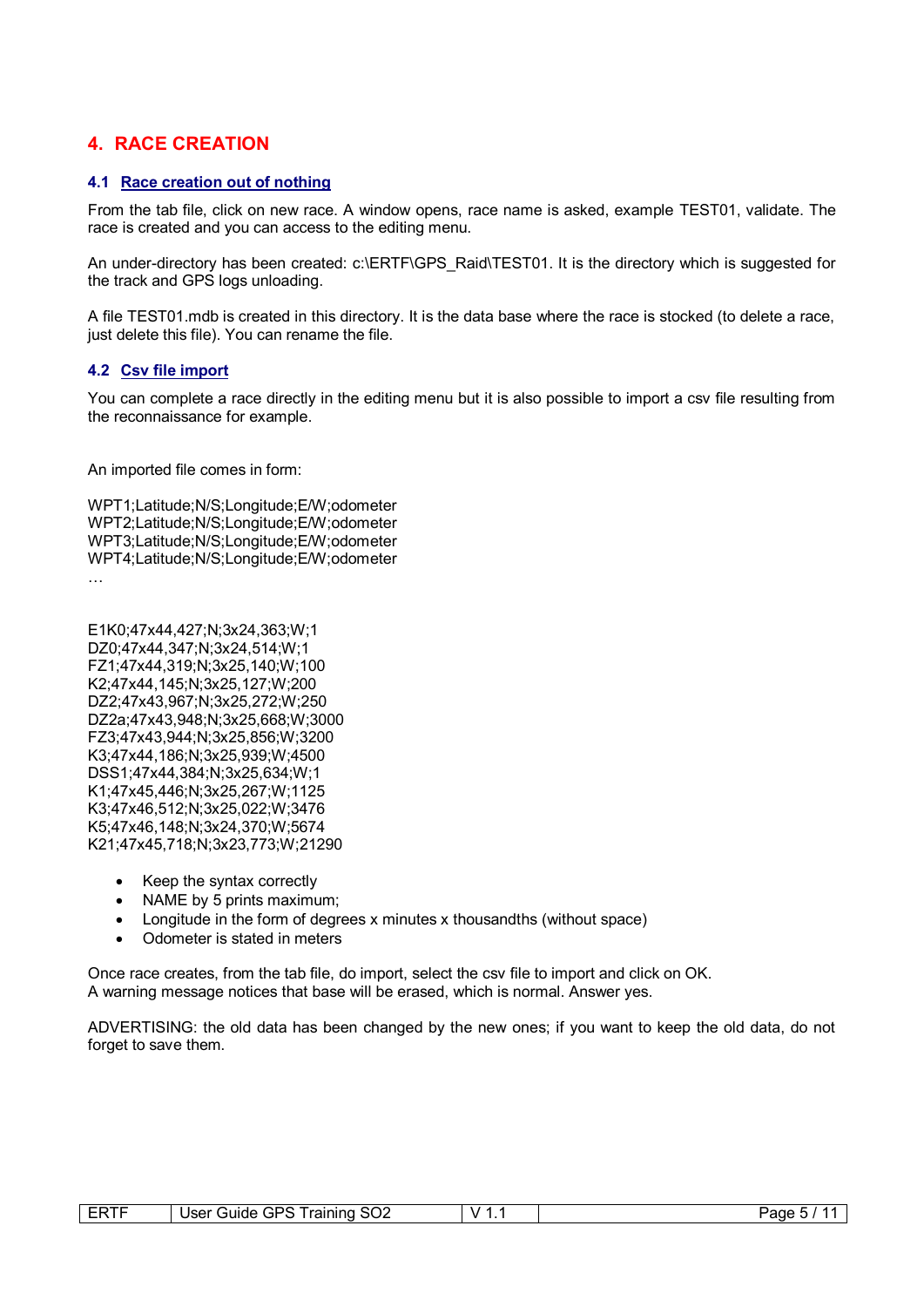#### **4.3 Edit a race**

Now you can reach to the Edition menu to add/modify some Waypoints.

|                  |                          |     |          |       |                       |                |                      |       |     |              |   | Quitter édition |
|------------------|--------------------------|-----|----------|-------|-----------------------|----------------|----------------------|-------|-----|--------------|---|-----------------|
| <b>WAYPOINTS</b> |                          |     | R        |       | $\blacktriangleright$ | $\blacksquare$ | $+$ $ \sim$ $\times$ |       |     |              |   |                 |
| 1/9              |                          |     | LATITUDE |       |                       |                | LONGITUDE            |       |     |              |   |                 |
| Nom              | No                       | Deg | Min      | Mil   | Hem                   | $\mathsf{Deg}$ | Min                  | Mil   | Grw | Odometre A   |   |                 |
| <b>B1W1</b>      | া                        | 47  | 44       | 412 N |                       | 3              | 24                   | 387 W |     | 0            |   |                 |
| <b>B1W2</b>      | $\overline{\mathbf{c}}$  | 47  | 44       | 311 N |                       | 3              | 24                   | 584 W |     | 0            |   |                 |
| B1W3             | 3                        | 47  | 44       | 360 N |                       | 3              | 25                   | 654 W |     | $\mathbf 0$  |   |                 |
| <b>B1W4</b>      | 4                        | 47  | 45       | 948 N |                       | 3              | 25                   | 424 W |     | $\mathbf{0}$ |   |                 |
| <b>B1W5</b>      | 5                        | 47  | 46       | 410 N |                       | 3              | 25                   | 182 W |     | 0            |   |                 |
| B1W6             | 6                        | 47  | 46       | 25 N  |                       | 3              | 24                   | 148 W |     | $\mathbf 0$  |   |                 |
| <b>B1W7</b>      | $\overline{\mathcal{L}}$ | 47  | 45       | 497 N |                       | 3              | 23                   | 398 W |     | $\mathbf 0$  |   |                 |
| <b>B1W8</b>      | 8                        | 47  | 44       | 864 N |                       | 3              | 23                   | 834 W |     | $\theta$     |   |                 |
| B1W9             | 9                        | 47  | 44       | 555 N |                       | 3              | 24                   | 183 W |     | 0            |   |                 |
|                  |                          |     |          |       |                       |                |                      |       |     |              |   |                 |
|                  |                          |     |          |       |                       |                |                      |       |     |              | ٠ |                 |

#### *4.3.1 Description of the screen*

The Waypoint block describes the Waypoints of the way selected. If you have not import a way, it would have been necessary to fill them one by one. Columns description:

- Waypoint name by 5 prints maximum
- Waypoint number
- Latitude and longitude
- Waypoint radius, it is the validation radius (200m by default)
- Visibility radius (3000m by default)
- Speed limit between 2 waypoints (0 : no restriction)
- Odometer in meters. **Value 0 indicates there is no adjustment on this Waypoint, value 1 makes an adjustment to 1 meter, means 0 on the GPS, the minimal distance on the screen is 10m.**

+, - keys and arrows can create, delete and navigate in the Waypoints.

**Careful to validate properly after a modification is done or you will close without saving it. The validation can be done by the descent or the ascent of the cursor with arrows high and low, or the checkmark of the V key.**

To quit this menu click on « Quitter édition ».

# **5. OTHER OPTIONS FROM THE FILE MENU**

#### **5.1 Select a race**

You need to select a race before starting the editing menu (when you create a race, this operation is done by default).

| ____<br>--<br>--- | SO <sub>2</sub><br>GPS<br>i raining<br>Jser<br>Guide | v<br>. . | Page<br>. .<br>. . |
|-------------------|------------------------------------------------------|----------|--------------------|
|-------------------|------------------------------------------------------|----------|--------------------|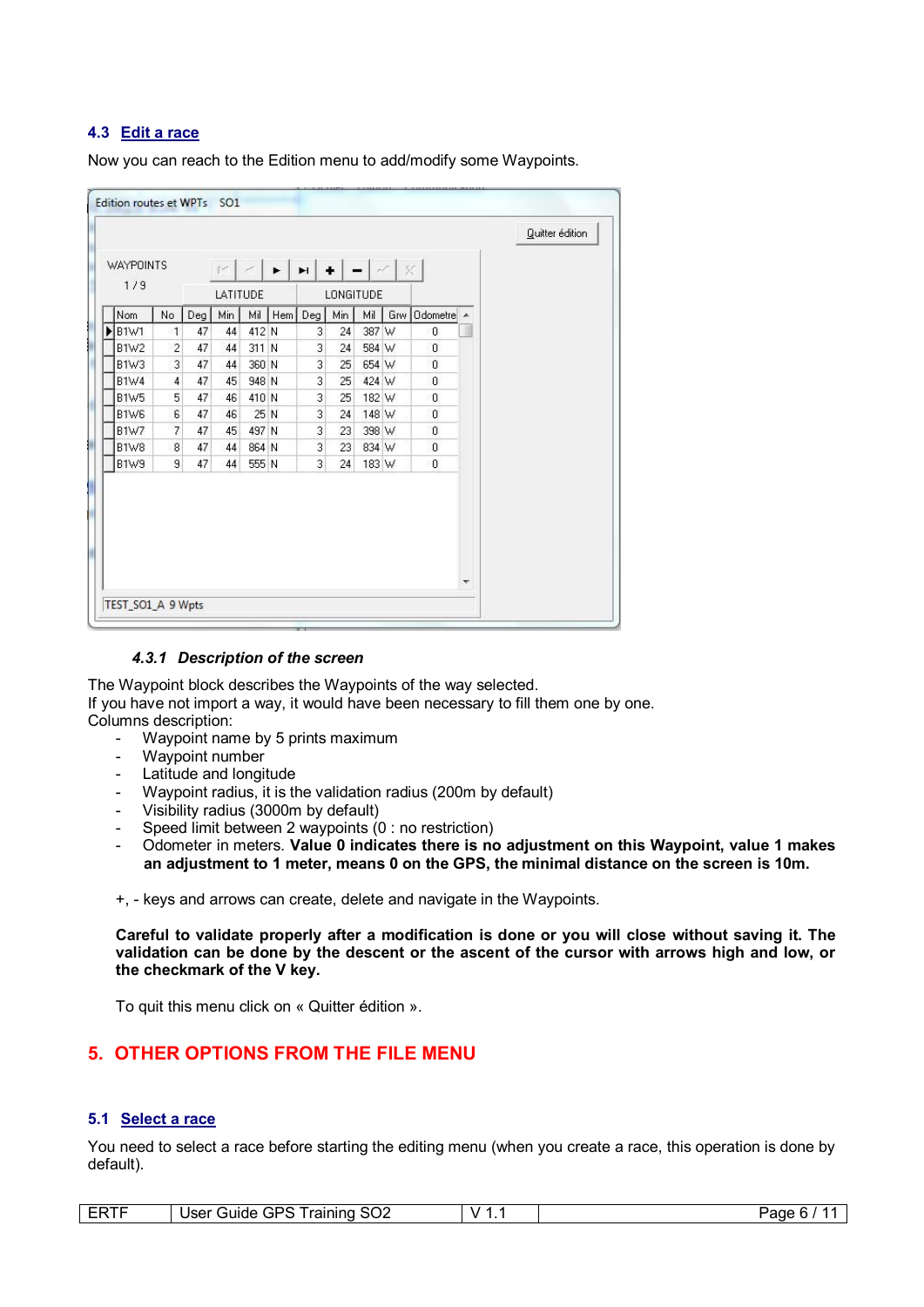#### **5.2 Save as …**

To copy an existing race in another race. This is useful for starting a new race from an existing race.

#### **5.3 Serial port**

To associate the serial port where the download cable is installed. If you don't know the port number, verify in Gestionnaire de périphériques ; Ports (COM and LPT).

# **6. COMMUNICATION MENU**

Once there is at least one race created and selected, it is possible to go in the communication menu.

Select « Communication »

Select or create a directory.

| déchargement: | Sélectionner un dossier de destination pour les fichiers de |   |
|---------------|-------------------------------------------------------------|---|
|               | inetpub                                                     |   |
|               | Log                                                         |   |
|               | mdp                                                         |   |
|               | PerfLogs                                                    |   |
|               | Programmes                                                  |   |
|               | Rutye Argentine 2012                                        |   |
|               | Etape1                                                      | Ξ |
|               | SiLabs                                                      |   |
|               | SilkWay                                                     |   |

It is important to carefully choose the directory because it is in this directory that unload will be done.

#### **6.1 Principle**

In this screen you can communicate with a GPS Unik 1 via a cable connection. You can access to the GPS by double click on the competitor number « ???? ».

As soon as a GPS is connected, its log is unloaded. If there has already been an unloading of the same GPS, the old log is archived in the sub directory « \archive».

#### **6.2 Screen description**

The screen is divided in 3 areas:

- Window in the top on the left « GPS en attente ».
- Right window, it is the principal window which displays the present GPS « GPS finis ».
- $\kappa$  Informations » window below on the left, it is the  $\kappa$  log ».

Adds 3 functions keys:

- Dcl Start and Dcl Stop, to start and stop the communication with the GPS.
- **Quitter**

And a box « Forcer deload »

The box « Forcer deload » allows reinterrogating the GPS.

| ____<br>ER. | coc.<br>⊃טי ∩<br>raining<br>Jser<br>Guide<br>3UZ<br>ᅽ<br>. an<br>. . | v<br>. .<br>$\sim$ $\sim$ | Page<br>. . |
|-------------|----------------------------------------------------------------------|---------------------------|-------------|
|-------------|----------------------------------------------------------------------|---------------------------|-------------|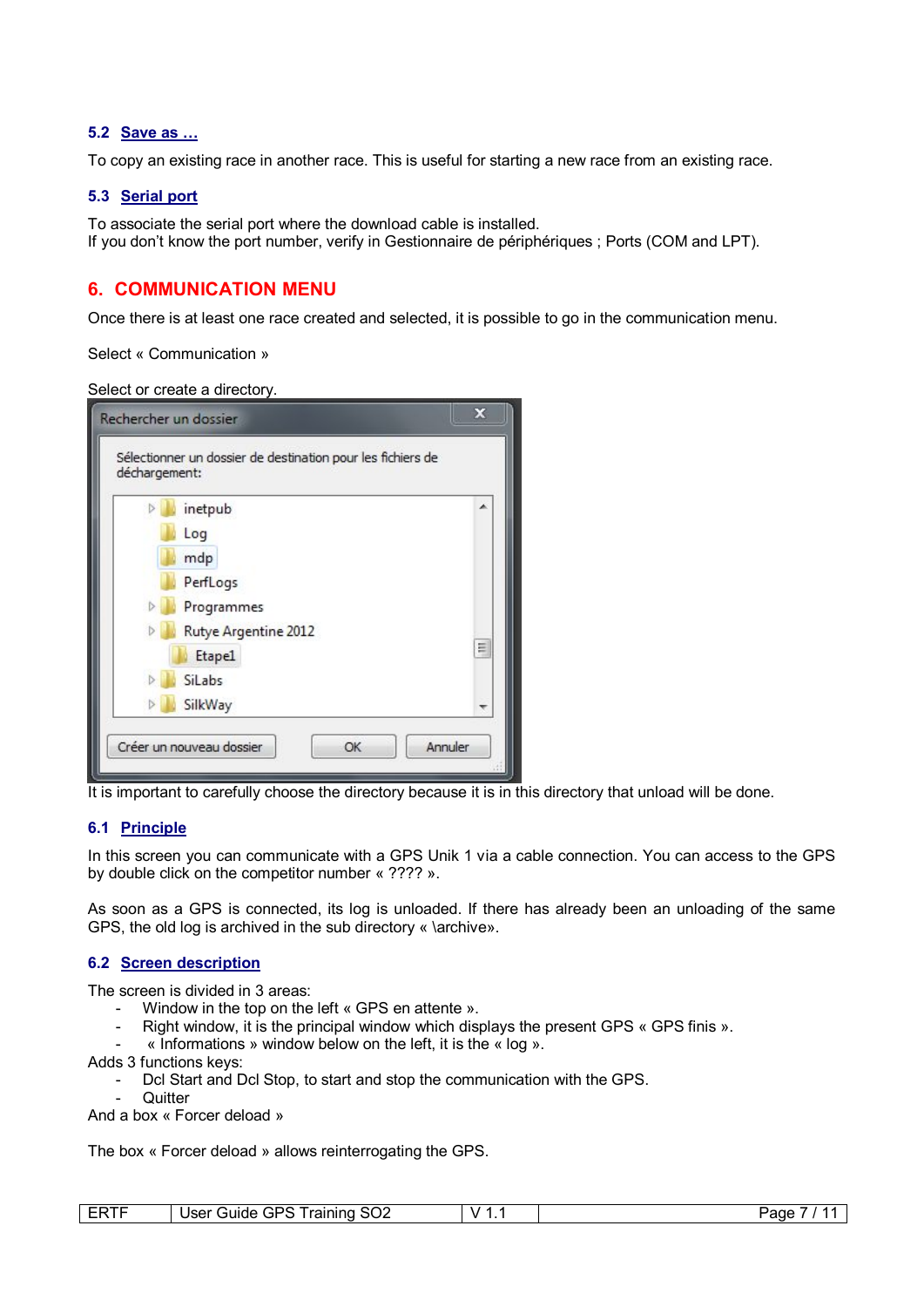#### *6.2.1 Windows*

The window of awaiting GPS has to be empty. The Information window (Log) allows seeing the information of the connected GPS.

The finished GPS window is the most important.

You find there the connected GPS (if several GPS are connected you will have a line by GPS).

For each GPS you can read:

- The competitor code is equal to ???? because it is not used in this version.
- The GPS number (in green if present, in blue if in the directory but not connected from the communication window opening).
- Chk indicator usually in red (from the start), comes green (at the arrival) only for the GPS which have validated all the waypoints.
- The race version equal to 1
- The vehicle type equal to SO2
- The updating state when you are downloading
- The order number if several GPS has been connected one after the other

#### **6.3 Dialog page**

The dialog page allows all possible actions on the GPS. You access to it from the communication menu by a double click on the competitor number. **GPS must be connected.**

| GPS en Course           | Org: SO1 Conc: --- Gpsld: 6020 Freq: 2 Hz | Lire mémoire                          |
|-------------------------|-------------------------------------------|---------------------------------------|
| Reconnaissance appareil | $E$ ffacer<br>Quitter                     | Evénements Chronos                    |
|                         |                                           | $T_{\mathbf{QUS}}$<br>Trace déloadage |
|                         |                                           | Vers récepteur                        |
|                         |                                           | Routes et paramètres                  |
|                         |                                           |                                       |
|                         |                                           |                                       |
|                         |                                           |                                       |
|                         |                                           |                                       |
|                         |                                           |                                       |
|                         |                                           |                                       |
|                         |                                           |                                       |
|                         |                                           |                                       |
|                         |                                           |                                       |
|                         |                                           |                                       |

The dialog page is essentially formed by an information window and the function keys.

# **After each actions, to quit the dialog page, do not forget to click on Quitter to free the GPS.**

#### **6.4 Functions**

### *6.4.1 Unit reconnaissance*

Allows interrogating the GPS to have its GPS number and its competitor number.

| ----<br>--<br>\I. | -∽<br>GPS.<br>I raining<br><b>Jser</b><br>suide<br>שט ' | v<br>. . | aut |
|-------------------|---------------------------------------------------------|----------|-----|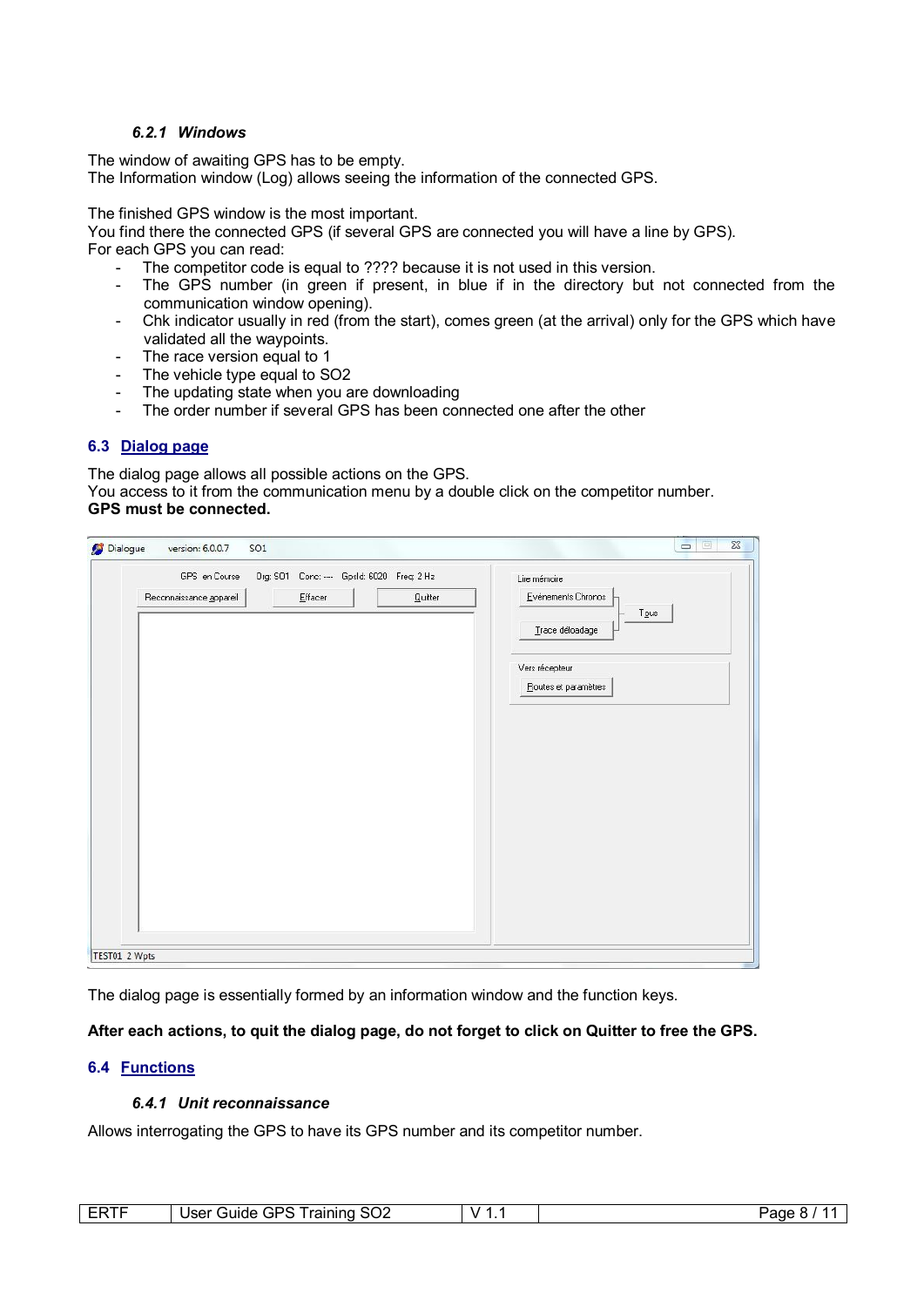#### *6.4.2 Erase*

Erase the information screen (no action on the GPS).

#### *6.4.3 Read memory*

- « Tous » allows reading in one time the timing log and the tracking.
- « Evènements chrono » allows reading only the timing log.
- « Trace Déloadage » allows downloading only the tracking.

#### *6.4.4 Ways and parameters*

Way and parameter allows the GPS downloading. Name of the selected race appears below on the left.

# **7. FILES STRUCTURE**

#### **7.1 Timing file**

#### *7.1.1 Description*

The timing file contains the information concerning the competitor course.

It contains a section check Info

- Competitor number
- GPS number
- Race name
- Entered codes
- CHK indicator if everything is OK CHK=OK
- CP number not validated (OK=0)
- ASC number not validated (OK=0)
- Discontinuities number (GPS switched off…)
- Village overspeed number<br>- Global overspeed number
- Global overspeed number
- Unmasked Waypoints number

CP not passed list and overspeeds. Then a section timing info.

File name structure JRNX followed by the date and the hour of the code SO2 of the competitor number ''----'' and GPS number.

Example

#### *JRNX\_2012-03-13\_09-38-34\_SO2\_----\_6055*

| $- - - -$<br>⊢₩ | <b>GPS</b><br>∽<br>I raining<br>Jser<br>Guide | r<br>3UZ<br>$\mathbf{v}$<br>. . | ⊵aαe<br>. .<br>ີ |
|-----------------|-----------------------------------------------|---------------------------------|------------------|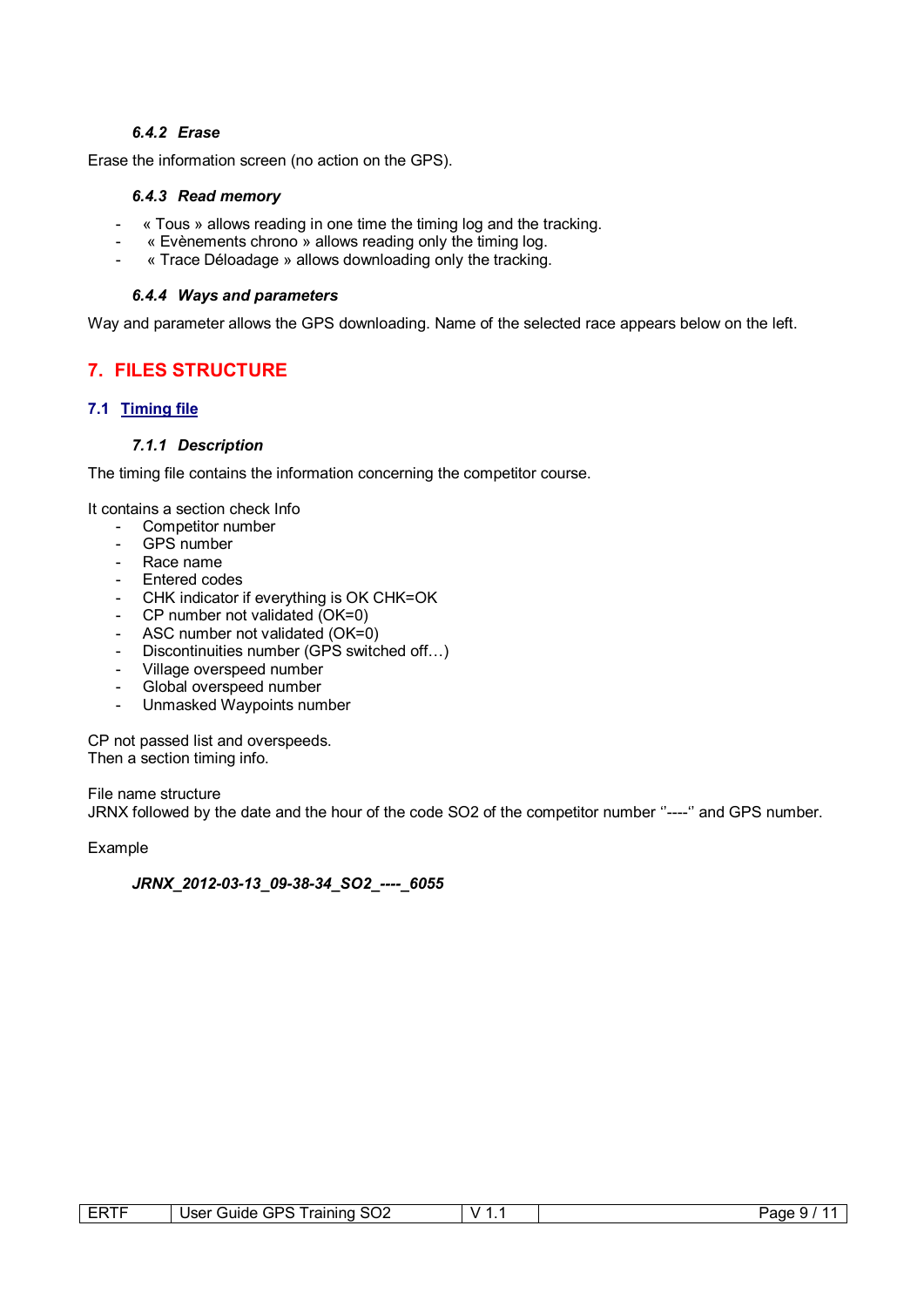#### *7.1.2 Example CHK OK*

\*\*\* Récepteur: 1.16, Outil: 6.0.0.7, Mode: SO1, Freq: 2 Hz, GPS: Raid, Véhicule: 101, Course: 1, CHK: OK \*\*\*

InfosControle Concurrent; -No série; 10281 Course; E2K0 Code1 entrés; 0 Code2 entrés; CHK; OK CP non passés; 0 Asc non passés; 0 Discontinuités; 0 Excès vit.village; 0 Excès vit.globale; 0 Nb Wpts démasqués; 0 Cps non passés;0 Dépassements vitesse; 0

**InfosChronos** 

DateHeure: 18/10/11;11:57:54;TPC;NumWpt: 13;TempsPassage: 555;; DateHeure: 18/10/11;14:17:16;TPC;NumWpt: 25;TempsPassage: 725;;

<FIN>

#### *7.1.3 Example CHK NOK*

\*\*\* Récepteur: 1.16, Outil: 6.0.0.7, Mode: SO1, Freq: 2 Hz, GPS: Raid, Véhicule: 101, Course: 1, CHK: NOK \*\*\*

InfosControle Concurrent; 110Y No série; 10006 Course; E1K0 Code1 entrés; 9999 Code2 entrés; CHK; NOK CP non passés; 2 Asc non passés; 0 Discontinuités; 1 Excès vit.village; 0 Excès vit.globale; 0 Nb Wpts démasqués; 0 Cps non passés; 4; 17 Dépassements vitesse; 0

**InfosChronos** DateHeure: 28/11/11;10:49:05;TPC;NumWpt: 8;TempsPassage: 0;; DateHeure: 28/11/11;10:50:39;TPC;NumWpt: 9;TempsPassage: 810;; DateHeure: 28/11/11;10:58:06;TPC;NumWpt: 16;TempsPassage: 750;;

<FIN>

| 、へへ<br>ı rainino<br>טבי<br>Jser<br>suide<br>ouz<br>ᅽ<br>. . | v | 10<br>≌age |
|-------------------------------------------------------------|---|------------|